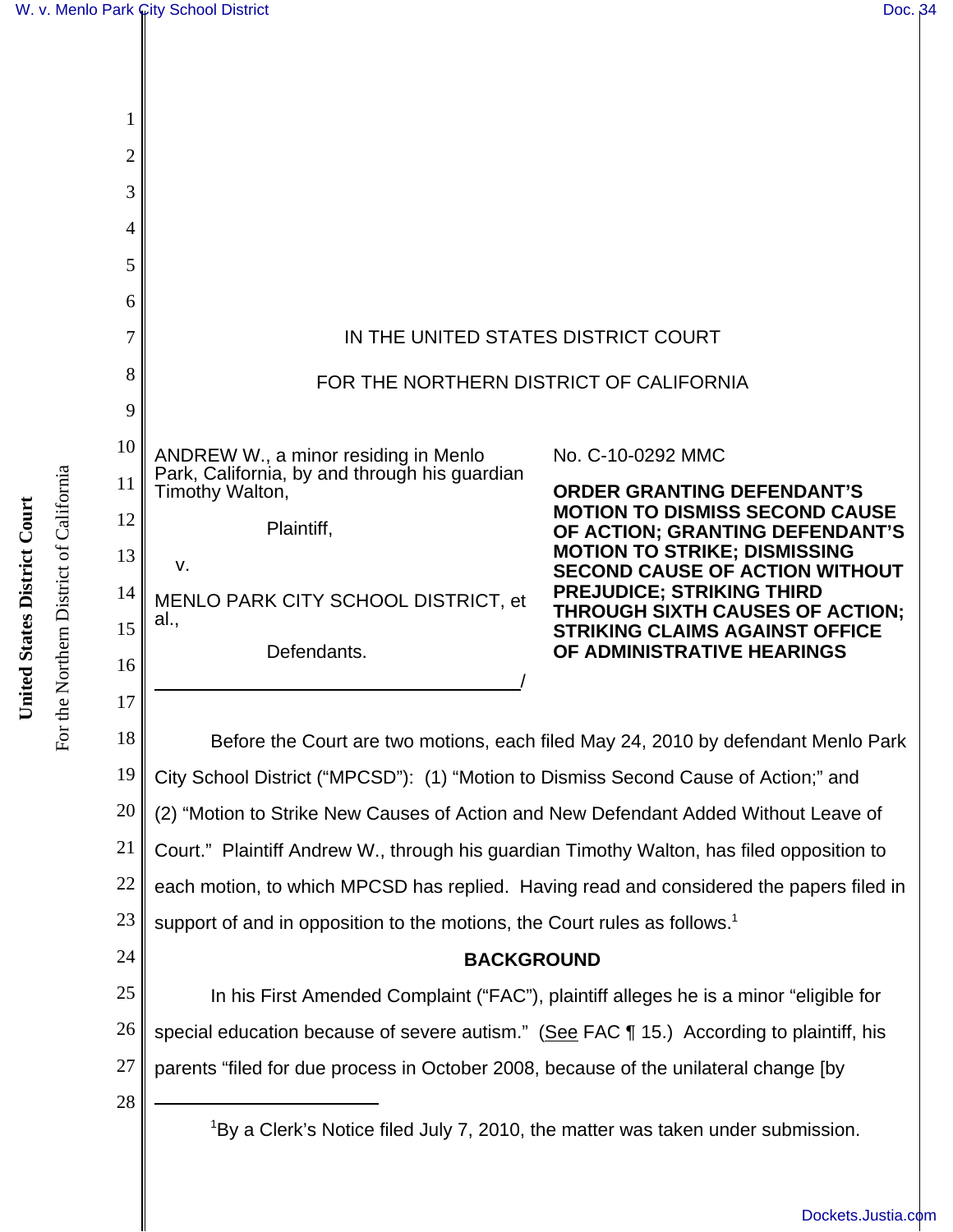1 2 3 4 5 MPCSD] that placed [plaintiff] at a different school than his siblings" (see FAC 125), and, during the "due process hearing" conducted in January 2009, plaintiff's parents and MPCSD reached a "formal settlement agreement" (see FAC ¶ 27).<sup>2</sup> Plaintiff alleges MPCSD subsequently failed "in multiple ways" to comply with the settlement agreement. (See FAC ¶ 31.)

6 7 8 9 10 11 12 13 14 15 Plaintiff also alleges that in May 2009, his parents filed a second "due process request," and that, following a September 2009 hearing before the Office of Administrative Hearings ("OAH"),<sup>3</sup> OAH issued an "improper" decision that "rejected" plaintiff's claims. (See FAC  $\P$  32-35.)<sup>4</sup> After OAH rendered its decision, MPCSD, according to plaintiff, "unlawfully retaliated against [plaintiff] by ceasing to allow for safe transportation to and from [plaintiff's] special day class." (See FAC ¶ 37.) Further, plaintiff alleges, he has "suffered damages" as a result of MPCSD's placing him, on a date not specified in the FAC, in a "special day class," which class plaintiff states has "an extremely limited environment" and an "academic curriculum that is not specific to [the students'] grade level or level of ability." (See FAC ¶ 123.)

16 17 18 19 20 21 22 Based on the allegations set forth above, plaintiff asserts six causes of action. In the First Cause of Action, brought pursuant to the Individuals with Disabilities Education Act ("IDEA") and against MPCSD and OAH, plaintiff seeks judicial review of the decision rendered by OAH in September 2009. See 20 U.S.C. § 1415(i)(2)(A) (providing party "aggrieved by the findings and decisions made [at due process hearing] shall have the right to bring a civil action with respect to the complaint presented"). In the Second Cause of Action, a state law claim for breach of contract brought against MPCSD, plaintiff alleges

23

<sup>25</sup>  $2$ When parents of a disabled child submit a complaint regarding the child's education to the school, "the parents or the [school] involved in such complaint shall have an opportunity for an impartial due process hearing." See 20 U.S.C. § 1415(f).

<sup>26</sup> <sup>3</sup>OAH is the "government agency hearing administrative disputes regarding special education in California." (See FAC ¶ 8.)

<sup>27</sup> 28 <sup>4</sup>Although not clearly expressed in the FAC, the claims made at the due process hearing conducted in September 2009 appear to be different from the claims that were settled in January 2009.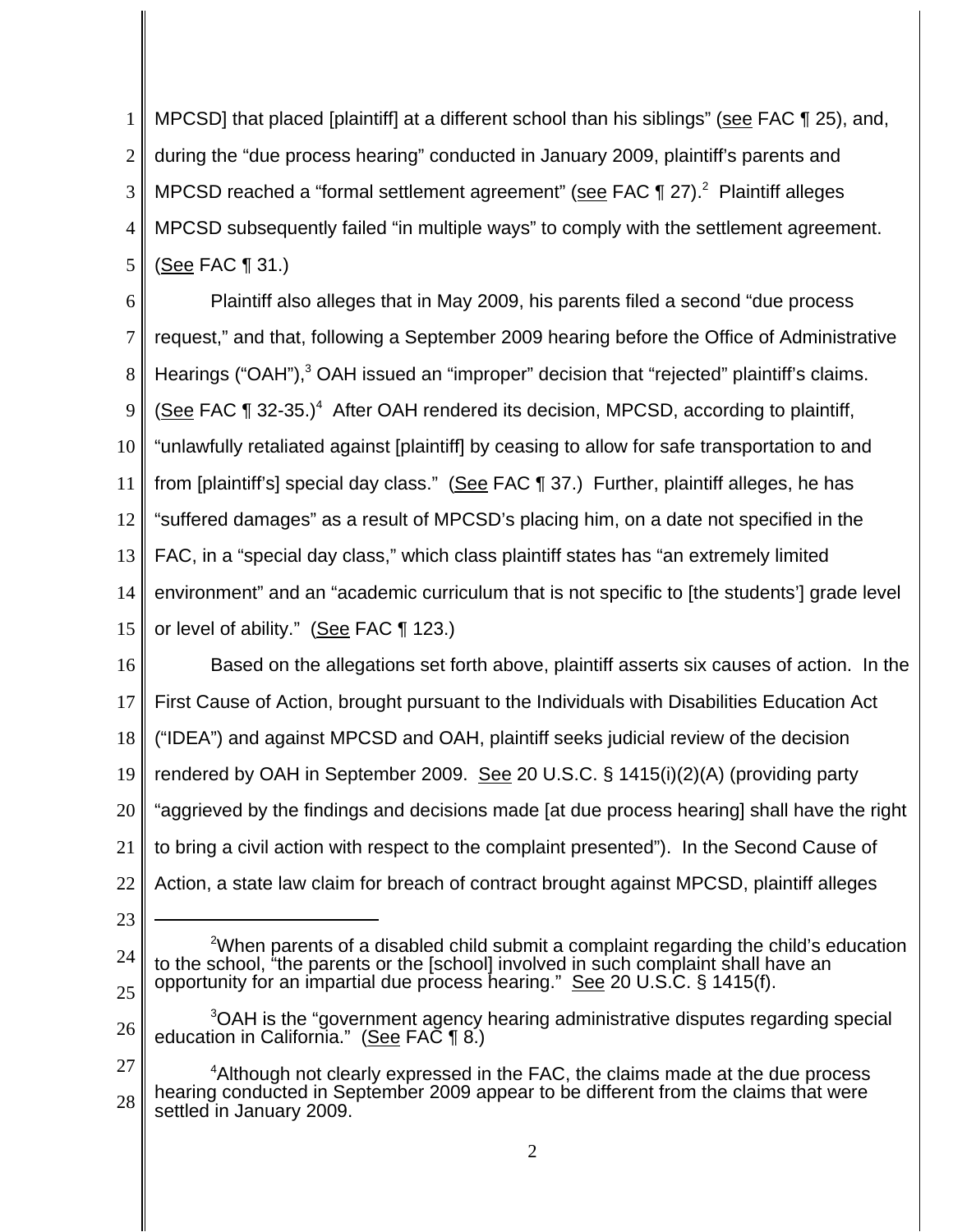1 2 3 4 5 6 7 8 9 10 11 12 13 14 MPCSD breached the terms of the settlement agreement reached in January 2009. In the Third Cause of Action, brought pursuant to the Rehabilitation Act and against MPCSD, plaintiff alleges MPCSD engaged in "retaliation" by "cancelling transportation services and reasonable accommodations." (See FAC ¶ 98.) In the Fourth Cause of Action, brought pursuant to 42 U.S.C. § 1983 and against MPCSD and OAH, plaintiff alleges he has been deprived of "equal protection" and the "procedural requirements of the IDEA." (See FAC ¶¶ 106-07.) In the Fifth Cause of Action, titled "Refusal to Admit Minor Resident to His Neighborhood School" and brought against MPCSD and OAH, plaintiff challenges MPCSD's decision to place him at a school different from the school his siblings attend. (See FAC ¶¶ 112-13.) In the Sixth Cause of Action, titled "Segregation by Improper Academic Group of Students" and brought against MPCSD and OAH, plaintiff challenges MPCSD's decision to assign him to the above-described "special day class." (See FAC **123.**)<sup>5</sup> **DISCUSSION**

15 16 17 By the instant motions, MPCSD seeks, respectively, an order dismissing the Second Cause of Action, and an order striking the Third through Sixth Causes of Action and all claims alleged against OAH.6

18 **A. Motion to Dismiss**

19 20 21 22 23 24 By order filed April 15, 2010, the Court dismissed the Second Cause of Action, for the reason that plaintiff had failed to allege his compliance with § 945.4 of the California Government Code, which provides that "no suit for money or damages may be brought against a public entity . . . until a written claim therefor has been presented to the public entity and has been acted upon by the board, or has been deemed to have been rejected by the board." See Cal. Gov't Code § 945.4.

<sup>26</sup> 27 <sup>5</sup>Plaintiff's complaint does not state whether his Fifth and Sixth Causes of Action arise under state or federal law, nor does plaintiff allege the statute(s), if any, under which he brings such causes of action.

<sup>28</sup> <sup>6</sup>MPCSD does not seek dismissal of the First Cause of Action to the extent it is alleged against itself.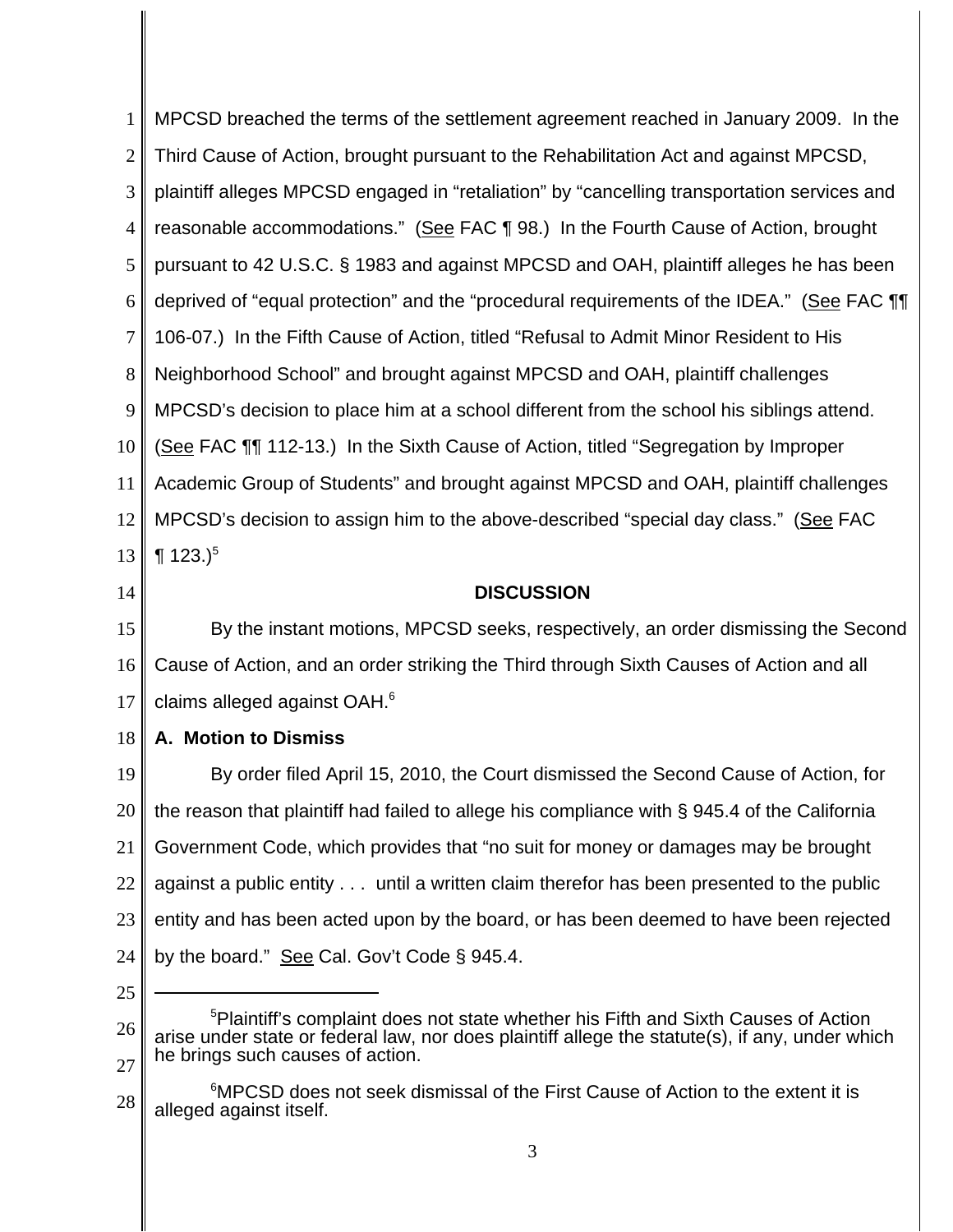1 2 MPCSD argues the Second Cause of Action, as amended, remains subject to dismissal for failure to allege compliance with § 945.4. The Court agrees.

3 4 5 6 7 8 9 Although plaintiff now alleges he presented a "claim" to MPCSD on December 18, 2009 (see FAC ¶ 39), plaintiff fails to allege that such "claim" included an allegation that MPCSD engaged in the multiple breaches set forth in the FAC, or any of them. Further, even assuming the FAC could be interpreted as alleging that each claim made in the Second Cause of Action was included in the "claim" allegedly presented to MPCSD on December 18, 2009, plaintiff fails to allege that said "claim" has been denied or has been deemed to have been denied by MPCSD.

10

Accordingly, the Second Cause of Action is subject to dismissal.

11

**B. Motion to Strike**

12 13 14 15 16 17 By order filed April 20, 2010, the Court approved the parties' stipulation, which provided that "[p]laintiff will file an amended complaint addressing the issues raised in [MPCSD's] Motion to Dismiss [the initial complaint]." (See Stipulation and Order, filed April 20, 2010.) Thereafter, plaintiff filed his FAC, which, in addition to amending the Second Cause of Action, added four new claims, specifically, the Third through Sixth Causes of Action, and added a new defendant, specifically, OAH.

18 19 20 21 22 MPCSD moves to strike the new claims and new defendant on the ground that the Order of April 20, 2010 did not give plaintiff leave to add new claims or a new defendant. The Court again agrees. The Order of April 20, 2010 only allowed plaintiff to amend the Second Cause of Action, as the adequacy of the Second Cause of Action was the sole issue raised in the motion to dismiss the initial complaint.

23 24 25 26 27 28 In his opposition to the motion to strike, plaintiff argues that, in the interests of judicial economy, the Court should grant him leave to amend at this time. The Court construes plaintiff's opposition as a belated request for leave to amend to add the Third through Sixth Causes of Action and to add OAH as a defendant. In its reply, MPCSD argues leave to amend would not be proper because plaintiff's new claims would be subject to dismissal. As MPCSD has had an opportunity to address plaintiff's request for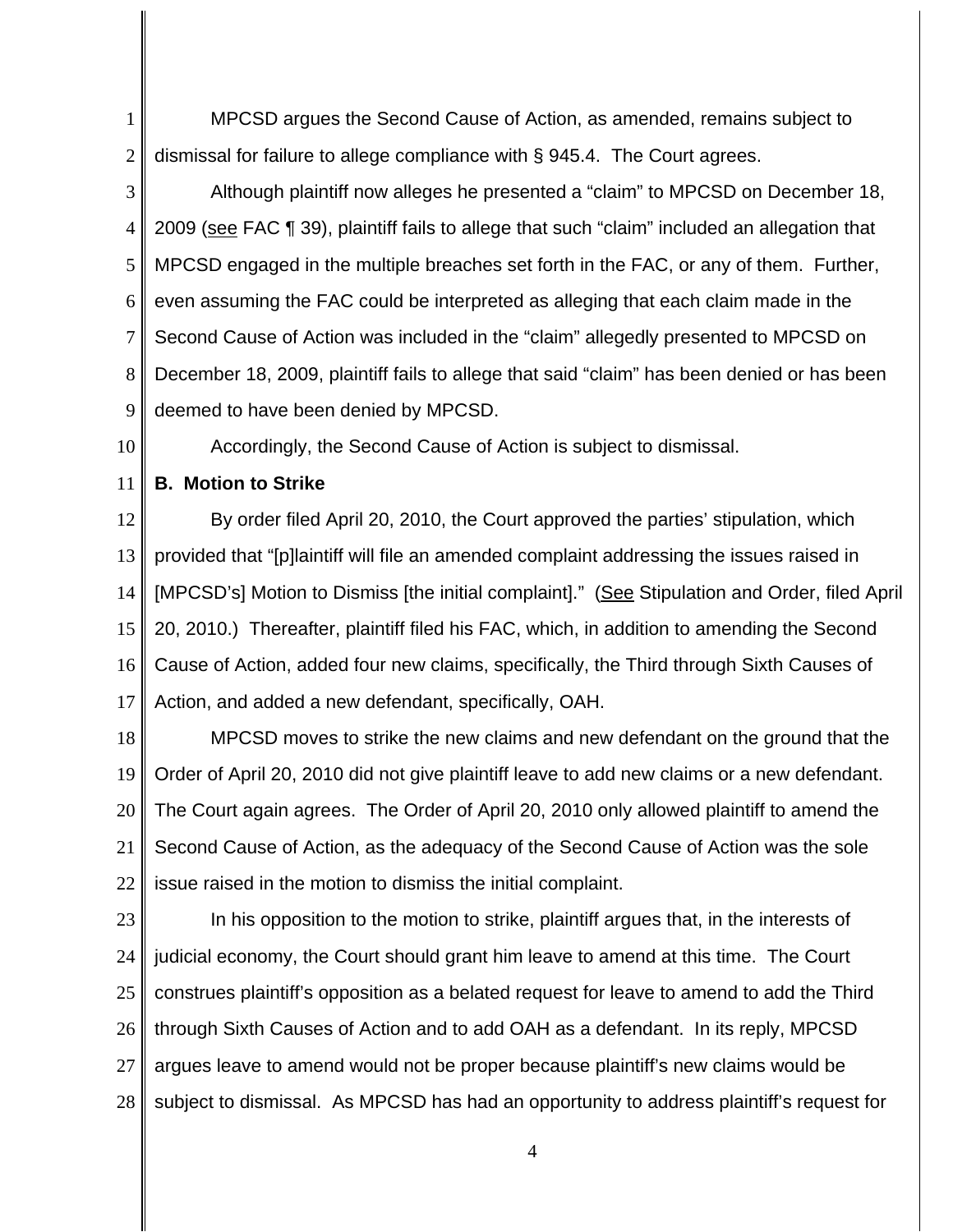1 2 leave to amend, the Court, in the interests of judicial economy, will address herein the issue of whether such leave should be granted.

3 4 5 6 Leave to amend to add new claims is properly denied where the proposed claims would be subject to dismissal. See Moore v. Kayport Packaging Express, Inc., 885 F.2d 531, 542 (9th Cir. 1989). As discussed below, each of plaintiff's new claims is subject to dismissal, and, accordingly, leave to amend to add the new claims will not be granted.

7 8 9 10 11 12 13 14 15 16 17 18 19 First, to the extent plaintiff seeks to add OAH as an additional defendant to the First Cause of Action, the First Cause of Action is subject to dismissal. Plaintiff fails to cite any authority providing that, where, as here, a party seeks, under the IDEA, judicial review of a decision of an administrative law judge ("ALJ"), the state agency that employs the ALJ is a proper party to such cause of action. Indeed, to the extent courts have considered such a claim, they have rejected it. See, e.g., B.J.S. v. State Education Dep't, 2010 WL 1172598, \*10 (W.D. N.Y. 2010) (holding state agency and its officer who ruled on claims in administrative complaint filed against school district not proper parties to action seeking judicial review of such agency's decision; stating, "[n]othing in the [IDEA] either directly or implicitly suggests that by their compliance with the [IDEA's] requirement to provide impartial review of an administrative complaint attacking an [individual education plan], [the reviewing officer and state agency that employs him] thereby become parties to the underlying dispute") (citing cases).

20 21 22 23 24 25 26 27 28 Next, the Third Cause of Action, by which plaintiff seeks to allege a claim against MPCSD under the Rehabilitation Act, is subject to dismissal. The Third Cause of Action is based on the allegation that, after the ALJ ruled against plaintiff in September 2009, MPCSD "cancell[ed] transportation services and reasonable accommodations" (see FAC ¶ 98); consequently, plaintiff must exhaust the administrative remedies available under the IDEA before he can bring such a claim in district court. See Payne v. Peninsula Sch. Dist., 598 F.3d 1123, 1127 (9th Cir. 2010) (holding, where plaintiff seeks relief under statute other than IDEA, exhaustion of administrative remedies available under IDEA required where plaintiff seeks relief for "injuries that could be redressed to any degree by the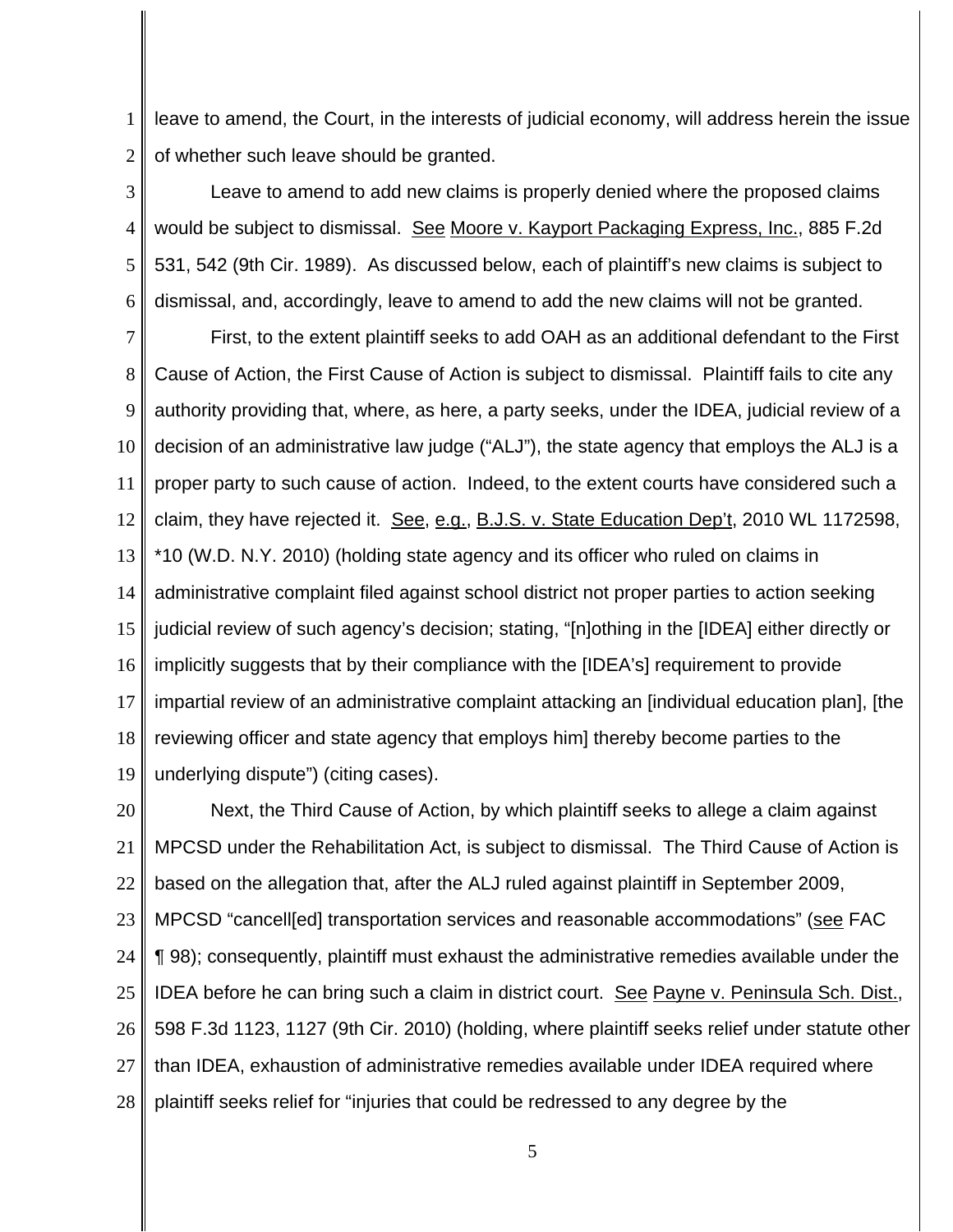1 2 3 4 5 6 7 8 9 10 IDEA's administrative procedures") (internal quotation and citation omitted); 20 U.S.C. § 1400(d)(1)(A) (providing "all children with disabilities have available to them a free appropriate public education"); 20 U.S.C. §§ 1401(9), (26) (defining, for purposes of IDEA, "free appropriate public education" to include "related services," such as "transportation . . . as may be required to assist a child with a disability to benefit from special education"). Plaintiff does not allege he has exhausted his administrative remedies with respect to such claim. Accordingly, the Court lacks jurisdiction over the Third Cause of Action. See Payne, 598 F.3d at 1124-25 (affirming dismissal for lack of subject matter jurisdiction where plaintiff required to, but did not, exhaust administrative remedies available under IDEA).

11 12 13 14 15 16 17 18 19 20 21 22 23 24 25 The Fourth Cause of Action, by which plaintiff seeks to allege that MPCSD and OAH violated 42 U.S.C. § 1983, likewise is subject to dismissal. A claim under § 1983 may not be based on the theory that the plaintiff was deprived of rights under the IDEA. See Blanchard v. Morton Sch. Dist., 509 F.3d 934, 938 (9th Cir. 2007) (holding Congress "inten[ded] to preclude a § 1983 claim for the violation of rights under the IDEA"). Further, to the extent plaintiff bases his § 1983 claim on a theory that he was deprived of equal protection, plaintiff fails to allege any facts to support a finding such deprivation occurred; plaintiff's conclusory assertion that "[d]efendants violated [plaintiff's] right to the equal protection of laws" (see FAC 1106), is insufficient. See Bell Atlantic Corp. v. Twombly, 550 U.S. 544, 555 (2007) (holding "a plaintiff's obligation to provide the grounds of his entitlement to relief requires more than labels and conclusions") (internal quotation, citation, and alteration omitted). Moreover, irrespective of plaintiff's theory or theories of liability, OAH, a state agency, is not a proper defendant to any § 1983 claim. See Will v. Michigan, 491 U.S. 58, 70-71 (1988) (holding claim under § 1983 cannot be brought against state agency).

26 27 28 Lastly, both the Fifth Cause of Action, by which plaintiff seeks to challenge the school assignment made by MPCSD, and the Sixth Cause of Action, by which plaintiff seeks to challenge MPCSD's decision to place him in a particular class, are subject to